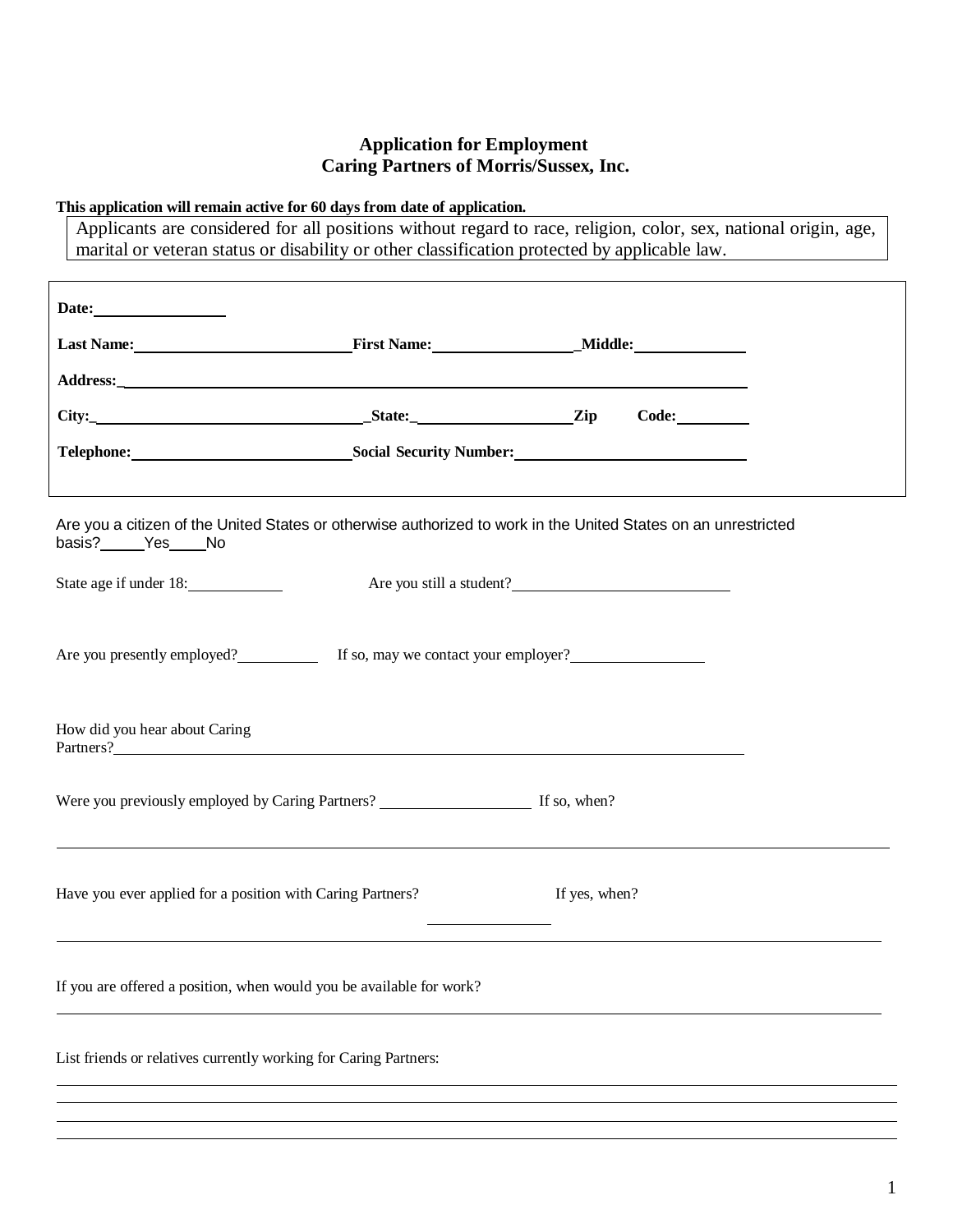List professional, trade, business or civic organizations to which you belong. (You may exclude groups which indicate race, color, religion, sex, national origin, age, marital or veteran status, or disability, or other classification protected by applicable law):

<u> 1989 - Johann Stoff, amerikansk politiker (\* 1908)</u> ,我们也不会有什么。""我们的人,我们也不会有什么?""我们的人,我们也不会有什么?""我们的人,我们的人,我们也不会有什么?""我们的人,我们的人,我们的人,

Give name, address and phone number of three professional references not related to you:

1. 2. <u> 1989 - Andrea Stadt Britain, amerikansk politik (\* 1989)</u> ,我们也不会有一个人的人,我们也不会有一个人的人,我们也不会有一个人的人。""我们,我们也不会有一个人的人,我们也不会有一个人的人。""我们,我们也不会有一个人 3. <u> 1989 - Andrea Stadt Britain, amerikansk politik (d. 1989)</u>

Are you able to perform the essential functions of the job for which you are applying, with or without an accommodation, and if an accommodation is necessary, please state the accommodation needed:

#### **Professional License**

<u> 1989 - Johann Stoff, amerikansk politiker (d. 1989)</u>

| Professional License and/or Certifications: License Number and Expiration |                                                                            |  |                             |  |
|---------------------------------------------------------------------------|----------------------------------------------------------------------------|--|-----------------------------|--|
|                                                                           | Date: $\qquad \qquad$                                                      |  |                             |  |
| <b>CPR</b>                                                                | Date of Expiration Manuscripture of Expiration Manuscripture of Expiration |  | Facility in which certified |  |
|                                                                           |                                                                            |  |                             |  |
|                                                                           |                                                                            |  |                             |  |

Title VI of the Civil Rights Act of 1964 prohibits discrimination in employment practice because of race, color, religion, sex or national origin. Caring Partners complies with this Act in its hiring practices.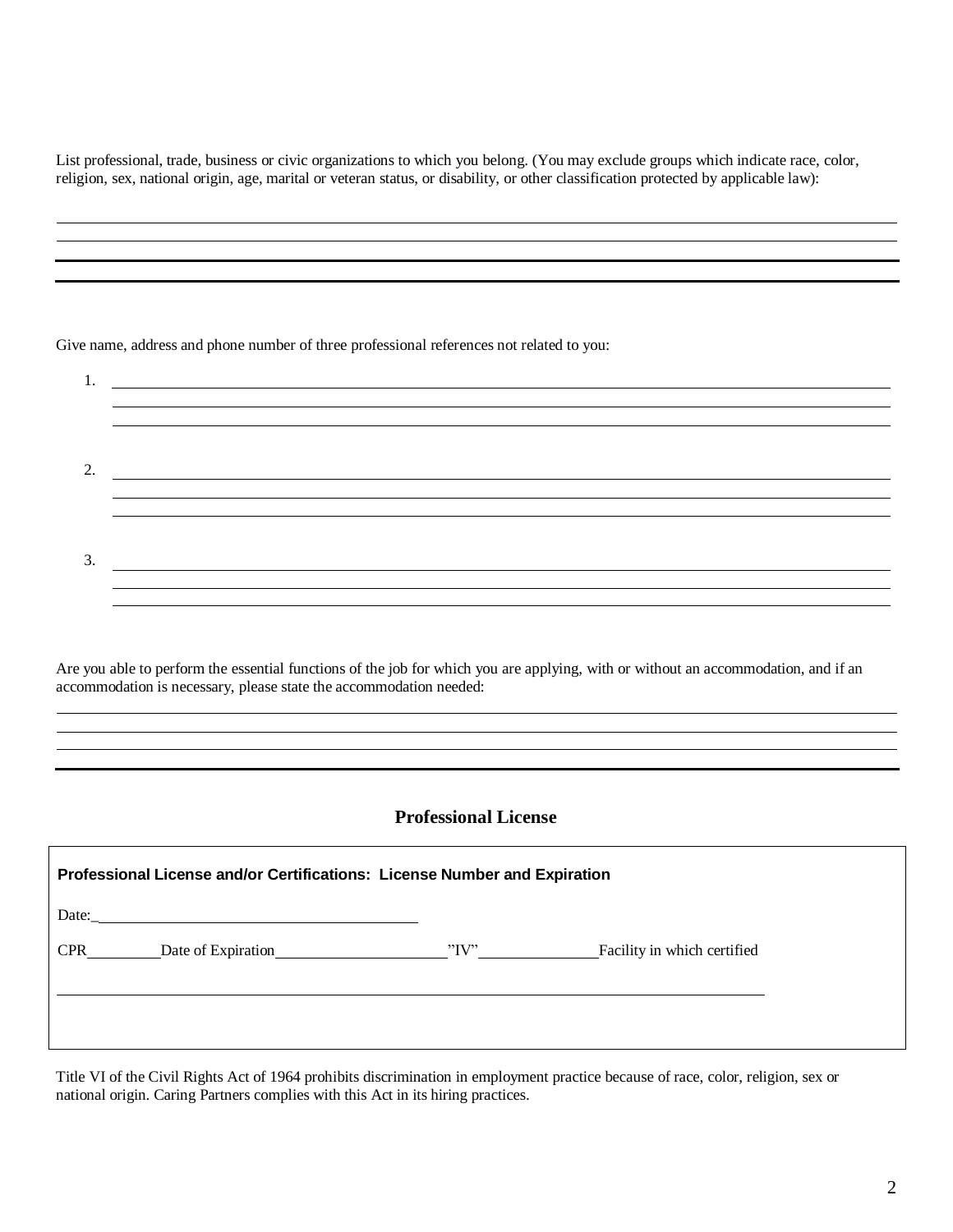## **Driving History**

| Driver's License State:                                      | License Number: |      | <b>Expiration Date:</b> |
|--------------------------------------------------------------|-----------------|------|-------------------------|
| Have you held a driver's license in any other State?         |                 | Yes. | No.                     |
| If yes, list State and approximate dates held in that State: |                 |      |                         |

List all accidents involved or moving violations in over the past 3 years. Give approximate dates.

# **Education**

| School             | Name & Address | Course of Study | Circleb Last Year<br>Completed | List Degree |
|--------------------|----------------|-----------------|--------------------------------|-------------|
| Elementary         |                |                 | 5 6 7 8                        |             |
| <b>High School</b> |                |                 | 9 10 11 12                     |             |
| College            |                |                 | $1 \t2 \t3 \t4$                |             |
| Other (Specify)    |                |                 | $1 \t2 \t3 \t4$                |             |

Summarize special skills and qualifications acquired from employment or other experience: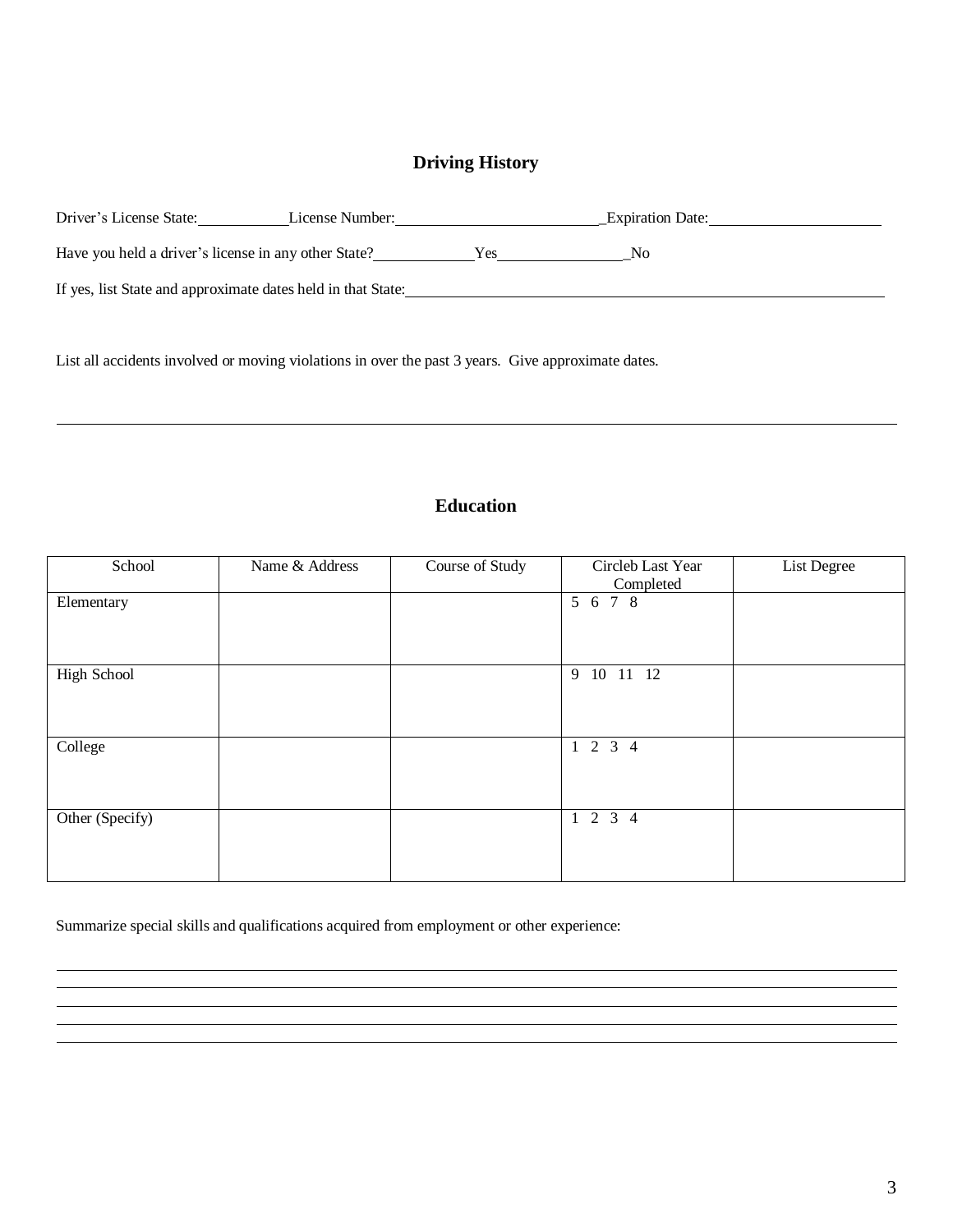### **Employment Experience**

List each job held. **Start with your present or last job.** Include military serviced assignments, including the particular branch you served in, and volunteer activities. (You may exclude groups which indicate race, color, religion, sex, national origin, age, marital or veteran status, or disability, or other classification protected by applicable law). Note: a dishonorable or general discharge from military service is not an absolute bar to employment, and other factors will affect a final hiring decision.

| Name of Employer | To<br>From        | Job Title          |
|------------------|-------------------|--------------------|
|                  |                   |                    |
|                  |                   |                    |
| Address          | Supervisor's Name | Work performed     |
|                  |                   |                    |
|                  |                   |                    |
| Telephone        |                   | Reason for Leaving |
|                  |                   |                    |
|                  |                   |                    |

| Name of Employer | From              | To | Job Title          |
|------------------|-------------------|----|--------------------|
|                  |                   |    |                    |
| Address          | Supervisor's Name |    | Worked Performed   |
|                  |                   |    |                    |
| Telephone        |                   |    | Reason for Leaving |
|                  |                   |    |                    |
|                  |                   |    |                    |

| Name of Employer | From              | To | Job Title          |
|------------------|-------------------|----|--------------------|
|                  |                   |    |                    |
|                  |                   |    |                    |
|                  |                   |    |                    |
|                  |                   |    |                    |
|                  |                   |    |                    |
|                  |                   |    |                    |
| Address          | Supervisor's Name |    | Work Performed     |
|                  |                   |    |                    |
|                  |                   |    |                    |
|                  |                   |    |                    |
|                  |                   |    |                    |
|                  |                   |    |                    |
|                  |                   |    |                    |
| Telephone        |                   |    | Reason for Leaving |
|                  |                   |    |                    |
|                  |                   |    |                    |
|                  |                   |    |                    |
|                  |                   |    |                    |